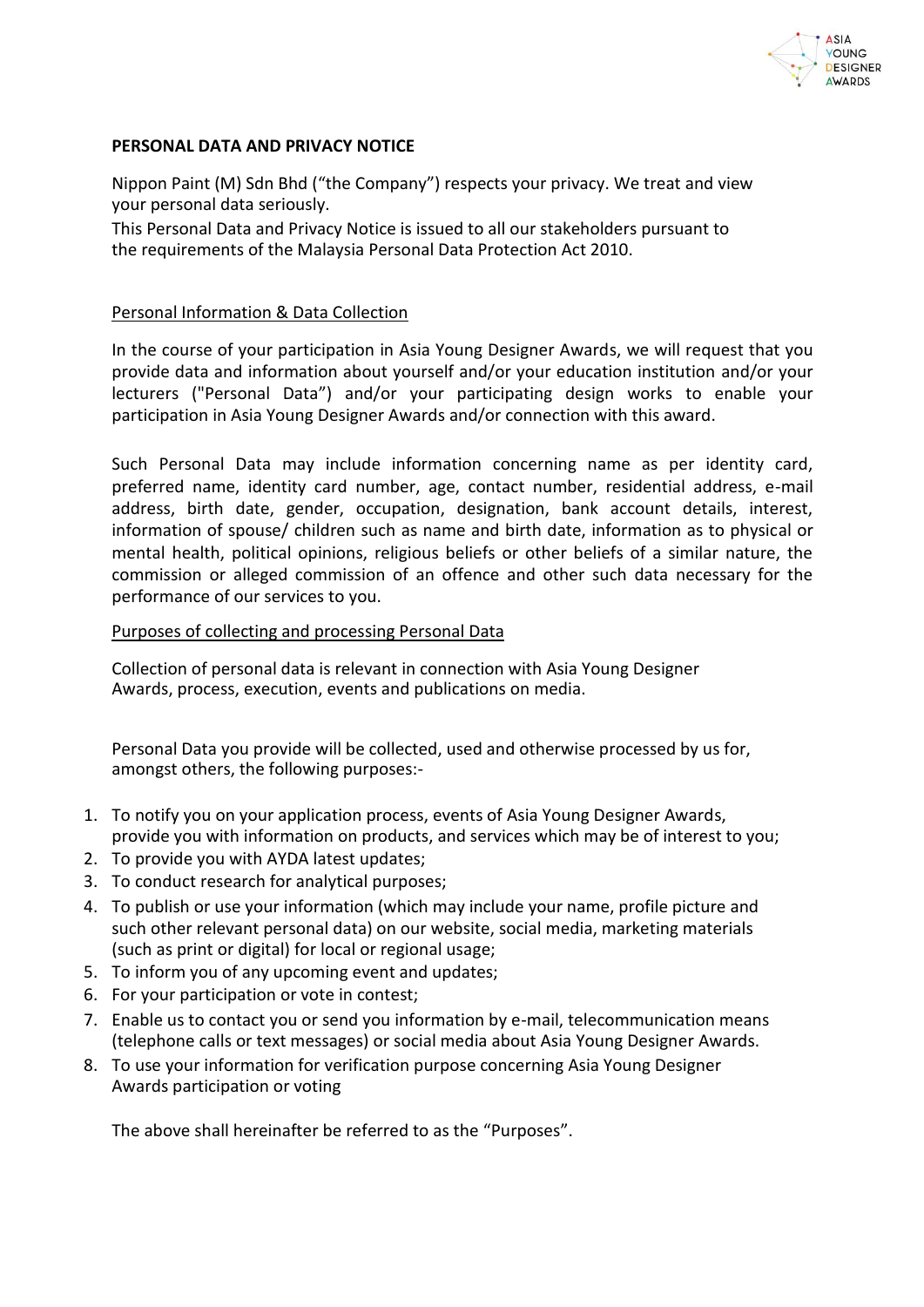

# Effects arising from failure to provide Personal Data

The failure to supply such Personal Data will / may:-

- 1. result in us being unable to provide or contact you for Asia Young Designer Awards updates;
- 2. result in us being unable to update you on Asia Young Designer Awards's latest updates or events;
- 3. result in your inability to receive any response on related invitations to Asia Young Designer Awards related events or your participation;
- 4. limit and/or prevent access to certain features/functions on website; and
- 5. result in no exposure on marketing materials if you are one of the finalists.

## Disclosure

Personal Data provided to us will generally be kept confidential but you hereby consent and authorize us to provide or disclose Personal Data to the following categories of parties:-

- 1. any person to whom we are compelled or required to do so under law or in response to a competent regulatory or government agency;
- 2. government agencies, statutory authorities and industry regulators;
- 3. our auditors, consultants, accountants, insurers or other financial and/or professional advisers; and
- 4. any other person reasonably requiring the same in order for us to operate and maintain our business or carry out the activities set out in the Purposes.

## **Safeguards**

We shall keep and process Personal Data in a secure manner. We endeavour, where practicable, to implement the appropriate administrative and security safeguards and procedures in accordance with the applicable laws and regulations to prevent the unauthorized or unlawful processing of Personal Data and the accidental loss or destruction of, or damage to, such Personal Data.

## Data Transfer & Sharing

Where we consider it necessary or appropriate for the purposes of data storage or processing or providing any service or our products on our behalf to you, we may transfer Personal Data to a third party service or service provider, Nippon Paint (M) Sdn Bhd and its subsidiaries, associates, affiliates or members within the Nippon Paint group of companies within or outside the country in which we are established, under conditions of confidentiality and similar levels of security safeguards.